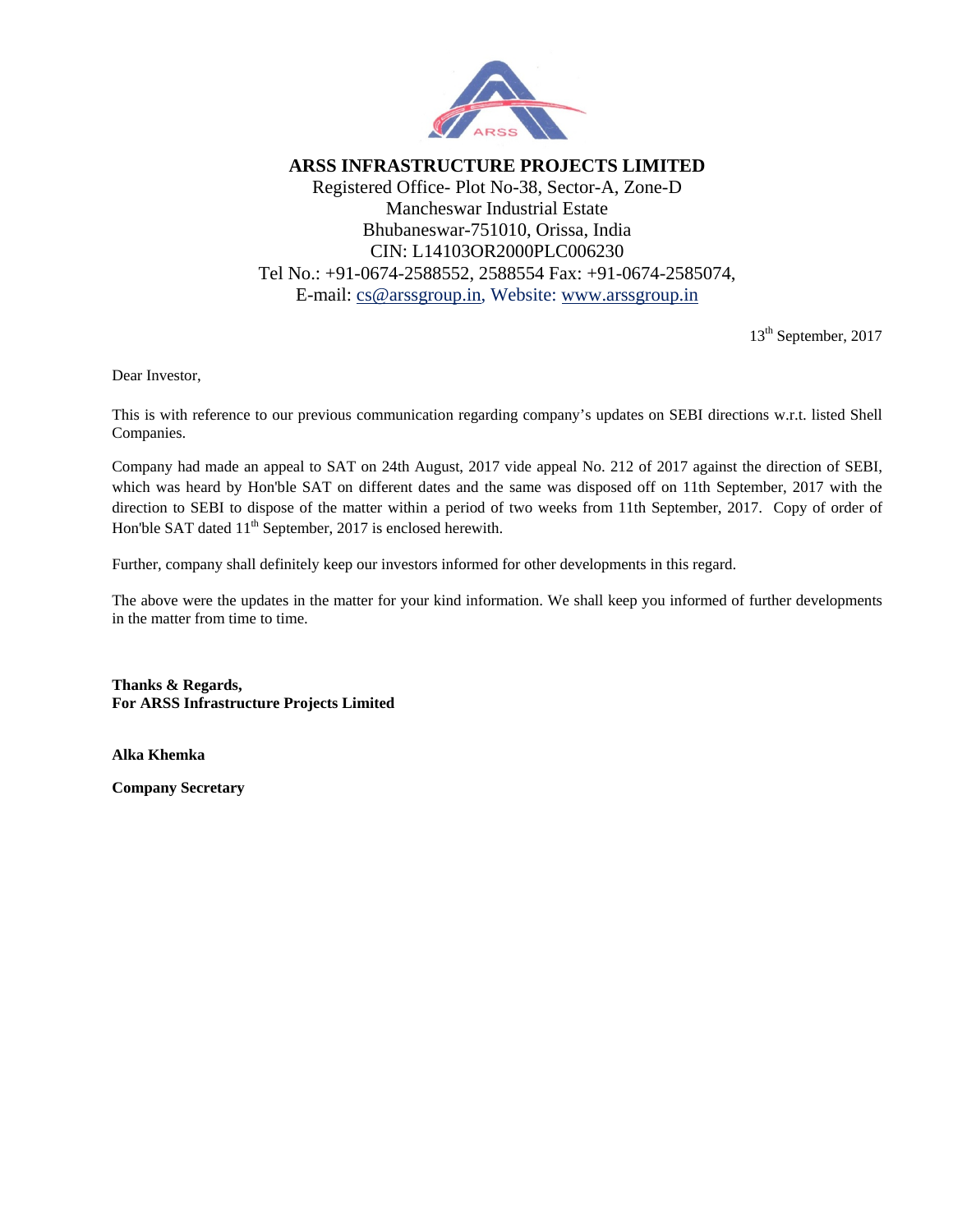## BEFORE THE SECURITIES APPELLATE TRIBUNAL **MUMBAI**

## **Date of Decision: 11.09.2017**

## Appeal No. 212 of 2017

ARSS Infrastructure Projects Ltd. Plot No. 38, Sector-A, Zone-D, Mancheswar Industrial Estate, Bhubaneshwar-751 010

...Appellant

Versus

- 1. Securities and Exchange Board of India, SEBI Bhavan, Plot No. C-4A, G-Block, Bandra-Kurla Complex, Bandra (East), Mumbai - 400 051
- 2. National Stock Exchange of India Limited Exchange Plaza, C-1, Block-G, Bandra Kurla Complex, Bandra (East), Mumbai-400 051
- 3. Bombay Stock Exchange Limited, Floor 25, P.J. Towers, Dalal Street. Mumbai-400 001

...Respondents

Mr. Pesi Modi, Senior Advocate with Mr. Saurabh Mishra and Mr. Varun Dixit, Advocates i/b M&M Legal Ventures for the Appellant.

Mr. Gaurav Joshi, Senior Advocate with Mr. Tomu Francis and Mr, Vivek Shah, Advocates for Respondent No. 1

Mr. Nair Renjith Ramesh, Advocate with Mr. Ajay Khaire, Advocate i/b The Law Point for Respondent No. 3.

None for Respondent No. 2

CORAM: Justice J.P. Devadhar, Presiding Officer Jog Singh, Member Dr. C.K.G. Nair, Member

Per: Justice J.P. Devadhar (Oral)